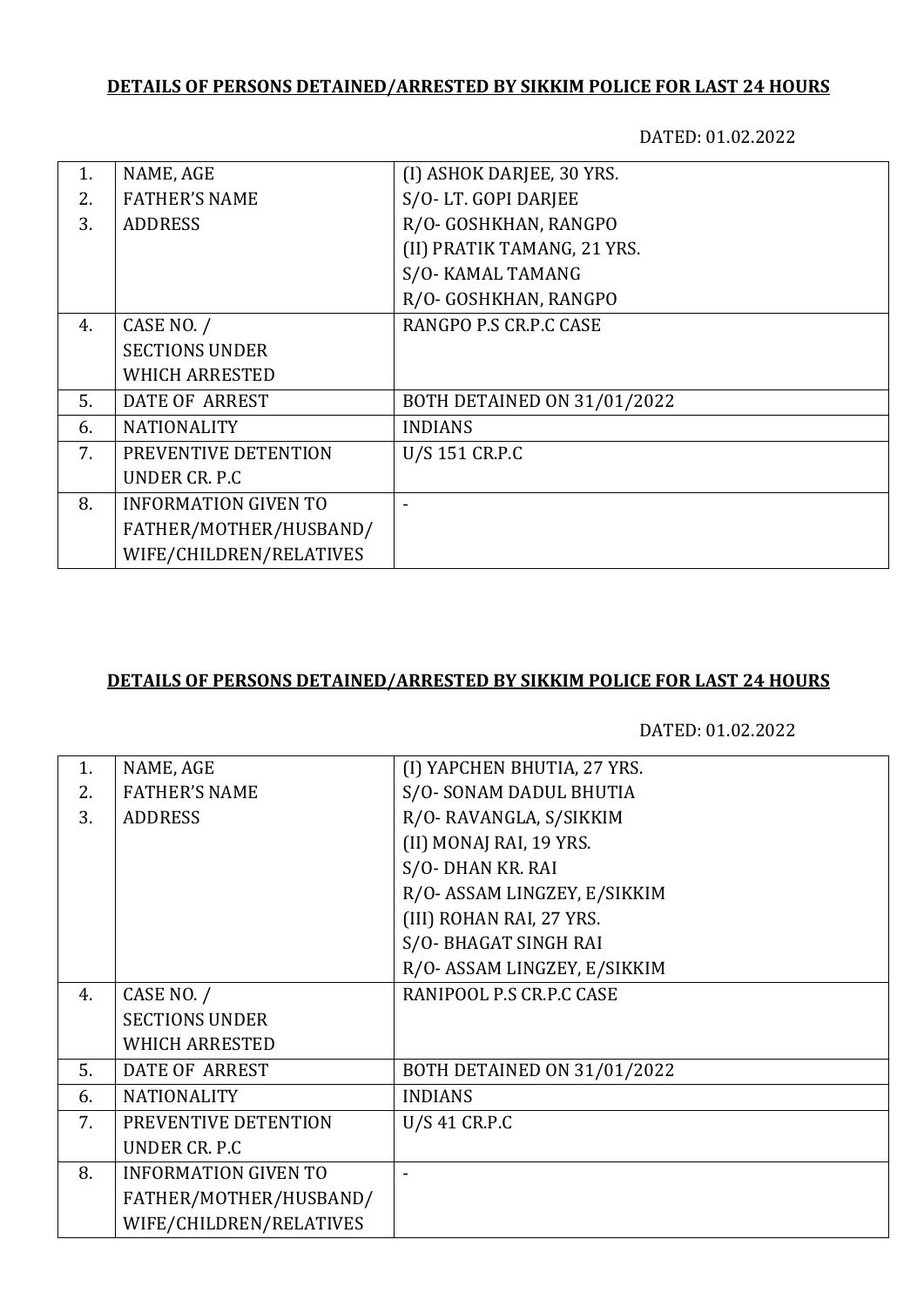# **DETAILS OF PERSONS DETAINED/ARRESTED BY SIKKIM POLICE FOR LAST 24 HOURS**

DATED: 01.02.2022

| 1. | NAME, AGE                   | SUJAN RAI, 25 YRS.,     |
|----|-----------------------------|-------------------------|
| 2. | <b>FATHER'S NAME</b>        | S/O-UMESH RAI           |
| 3. | <b>ADDRESS</b>              | R/O-RUMTEK              |
|    |                             | A/P-TADONG, EAST SIKKIM |
| 4. | CASE NO. /                  | SADAR P.S CR.P.C CASE   |
|    | <b>SECTIONS UNDER</b>       |                         |
|    | <b>WHICH ARRESTED</b>       |                         |
| 5. | DATE OF ARREST              | DETAINED ON 31/01/2022  |
| 6. | <b>NATIONALITY</b>          | <b>INDIAN</b>           |
| 7. | PREVENTIVE DETENTION        | $U/S$ 41 CR.P.C         |
|    | UNDER CR. P.C.              |                         |
| 8. | <b>INFORMATION GIVEN TO</b> |                         |
|    | FATHER/MOTHER/HUSBAND/      |                         |
|    | WIFE/CHILDREN/RELATIVES     |                         |

#### **DETAILS OF PERSONS DETAINED/ARRESTED BY SIKKIM POLICE FOR LAST 24 HOURS**

DATED: 01.02.2022

| 1. | NAME, AGE                   | SONU PRAKASH, 25 YRS.                |
|----|-----------------------------|--------------------------------------|
| 2. | <b>FATHER'S NAME</b>        | S/O- JELASWAR BHAKT                  |
| 3. | <b>ADDRESS</b>              | $R/O$ - BIHAR                        |
|    |                             | A/P- KAZI ROAD, GANGTOK, EAST SIKKIM |
| 4. | CASE NO. /                  | SADAR P.S CR.P.C CASE                |
|    | <b>SECTIONS UNDER</b>       |                                      |
|    | <b>WHICH ARRESTED</b>       |                                      |
| 5. | <b>DATE OF ARREST</b>       | DETAINED ON 31/01/2022               |
| 6. | <b>NATIONALITY</b>          | <b>INDIAN</b>                        |
| 7. | PREVENTIVE DETENTION        | U/S 151 CR.P.C                       |
|    | UNDER CR. P.C.              |                                      |
| 8. | <b>INFORMATION GIVEN TO</b> |                                      |
|    | FATHER/MOTHER/HUSBAND/      |                                      |
|    | WIFE/CHILDREN/RELATIVES     |                                      |